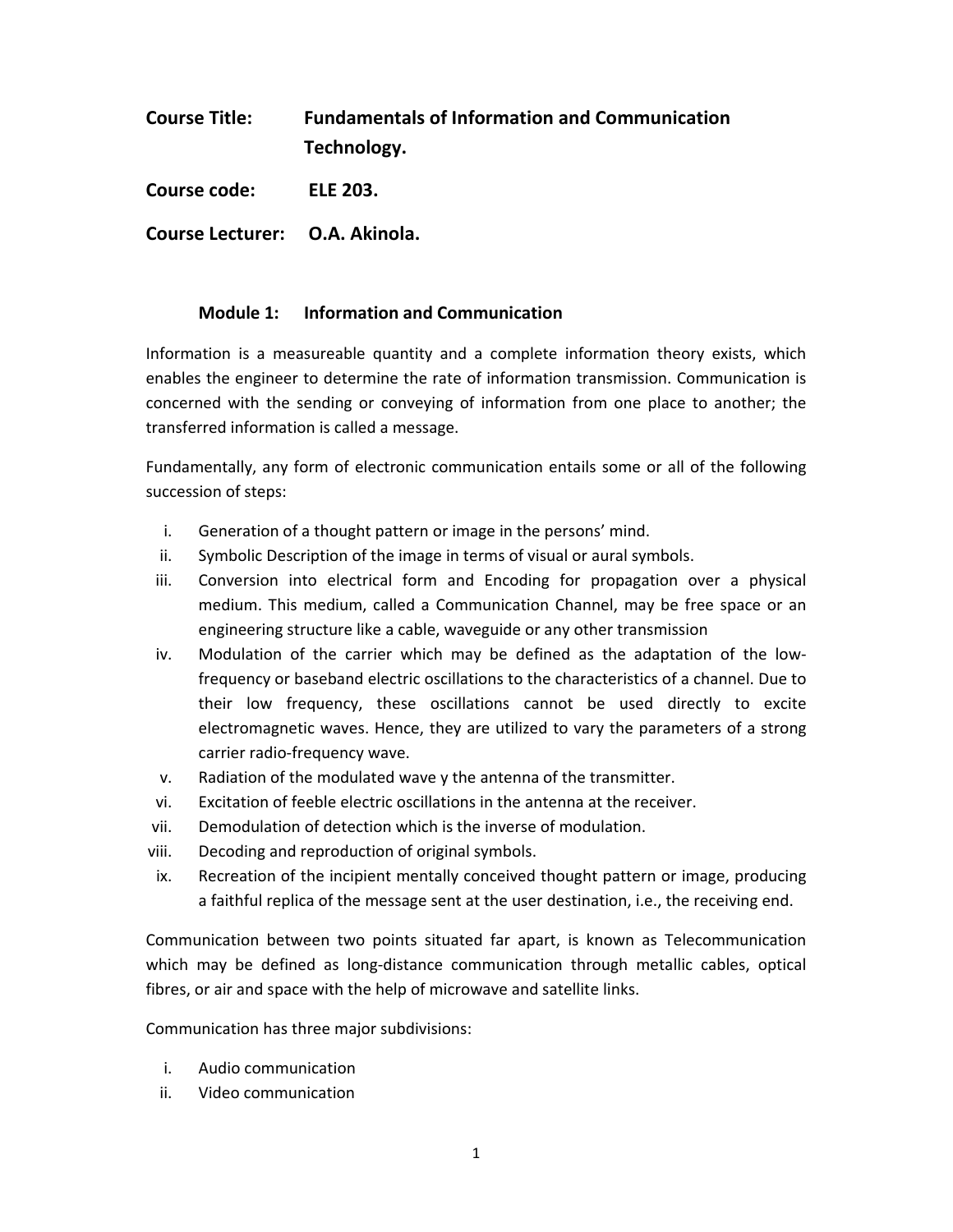### iii. Data communication

The allied discipline of Information Technology deals with the study of various processed for acquiring storing, retrieving and transmitting information through the combined use of computers, telecommunications and ancillary facilities.

# **Module 2: Telecommunication Media Survey**

We shall now list the various telecommunication media commencing from the telegraph to the  $21<sup>st</sup>$  century sophisticated equipment.

- i. Telegraph
- ii. Telephony
- iii. Telex
- iv. Facsimile (FAX) System
- v. Radio Broadcasting
- vi. Television
- vii. High-Definition Television (HDTV)
- viii. Videoconferencing
- ix. Teletext
- x. Videotext
- xi. Electronic Mail (E-Mail)
- xii. Multimedia
- xiii. Internet and Other Computer Networks
	- Telecommunication modalities

The wide-ranging media of telecommunication as outlined above, can be placed under tow distinct heads, viz., cable communication and radio communication.

1. Cable or line communication

Here electric current is passed through copper wires laid between the transmitting and receiving ends. Amplifiers called Repeaters in analogue systems or Pulse Regenerators in digital systems, placed at a distance several kilometres apart on the way, help in strengthening the signal.

2. Radio of wireless Communication

This method utilizes electromagnetic waves as carriers of information without any connecting wires between the transmitter and the receiver. Two important techniques are (i) Microwave Communication (ii) Satellite Communication.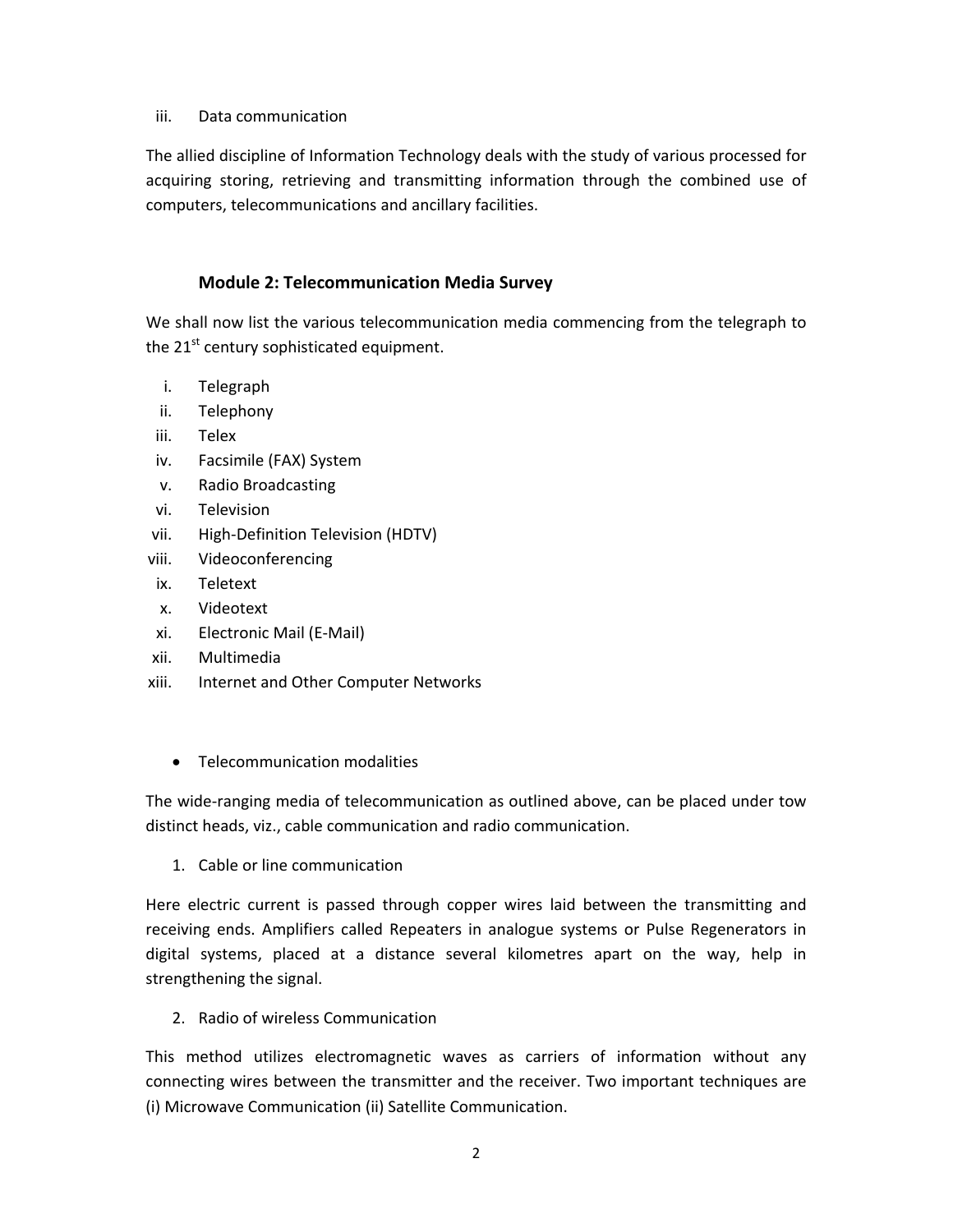• Fibre Optic Communication

Construction: An optical fibre consists of a central cylindrical core, made of fused silica, quarts or plastic (through which the light wave travels by multiple total internal reflections) surrounded by an Si or Teflon layer having lower refractive index than the core (to confine the light beam within the core), known as cladding, and finally a polyurethane jacket (to protect from environmental effects and abrasion).

## Types of Optical Fibres:

- Single mode fibres
- Multimode fibres

## Advantages of Fibre Optic Communication

- i. High bandwidth Capability
- ii. Electromagnetic Interference Immunity
- iii. Low Signal Attenuation
- iv. Security from Tapping
- v. Size and Weight Reduction Benefits
- vi. Human Safety Factor
- vii. Superior Corrosion Resistance
- viii.Economic Viability

## **Module 3: Microwave Links**

Microwaves are very high energy, high frequency, 1GHz<f<100GHz, short wavelength, 30cm<λ<3mm, electromagnetic waves which propagate rectilinear along line-of-sight paths, offering a highly directional beam with a wide passband and having a capacity to transmit large quantities of signal or data from one point to another.

Modes of propagation and Linkages

- i. Line-of-Sight Link. Due to the curvature of the earth, high receiver-cum-transmitter towers are erected, approximately 50 km apart. Microwaves are transmitted from one tower to another where they are amplified and sent to the next tower in the series.
- ii. Troposcatter Link. These links used as complementary links to line-of-sight transmission, are based on the forward scattering of radio waves from the atmospheric later called Troposhere, the lowest layer of the atmosphere with thickness varying from 7km at the poles to about29km at the equator, and responsible for weather changes.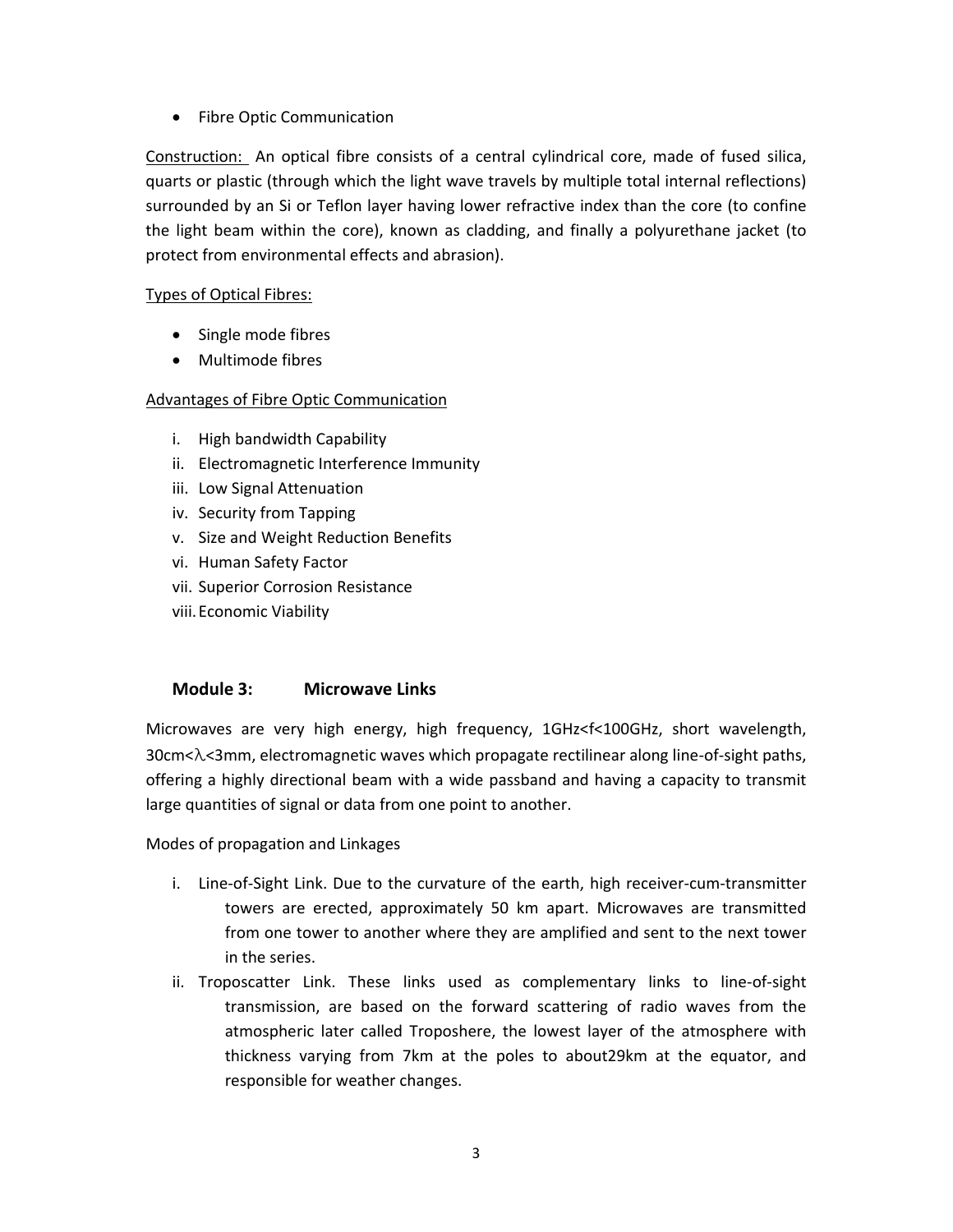- iii. Artificial Satellite-based Line-of-Sight Link. This link exploits a satellite placed in a geostationary orbit and containing a repeater along with receiving and transmitting antennae oriented towards the earth.
- Satellite Communication

The satellite channel: a communication Satellite consists of a spacecraft orbiting the earth in a circular or elliptical orbit and carrying on board microwave transmitting or receiving equipment; microwave frequencies are employed to penetrate the ionosphere and to handle the side signal bandwidth.

The satellite channel comprises

- i. The Uplink connecting the terrestrial transmitting station to the on-board satellite transponder
- ii. The transponder amplifying the signal to overcome noise effects and thus working as a sky-based repeater and
- iii. A downlink connecting the transponder to the receiving station on the earth.

## GEO Satellite Systems

In this system, the satellite is constrained to a geostationary or a geosynchronous orbit for which the required altitude is 36,000km for an elevation angle of 90 degrees. The orbital period of this satellite is 24hours so that it appears stationary or fixed in the sky to an observer on the earth. Using an earth coverage antenna, the angular range of such a satellite is 17.34 degrees which roughly corresponds to  $1/3^{rd}$  of the earth so that regions within this area can be connected through the satellite. Three geostationary satellites are necessary to establish around-the world satellite link.

#### Non-Geo Satellite Systems

In these systems, the satellites are placed in proximity to the earth either in Low-Earth Orbits (LEO) or Medium-Earth Orbits (MEO). Non-GEO systems are superior to Geo systems for interactive voice services. However, for real-time applications, at least one satellite must always be in view between any two links. This increases the number of satellites, system complexity and cost. Non-GEO systems are therefore targeted for global markets with local regulatory approvals in different countries.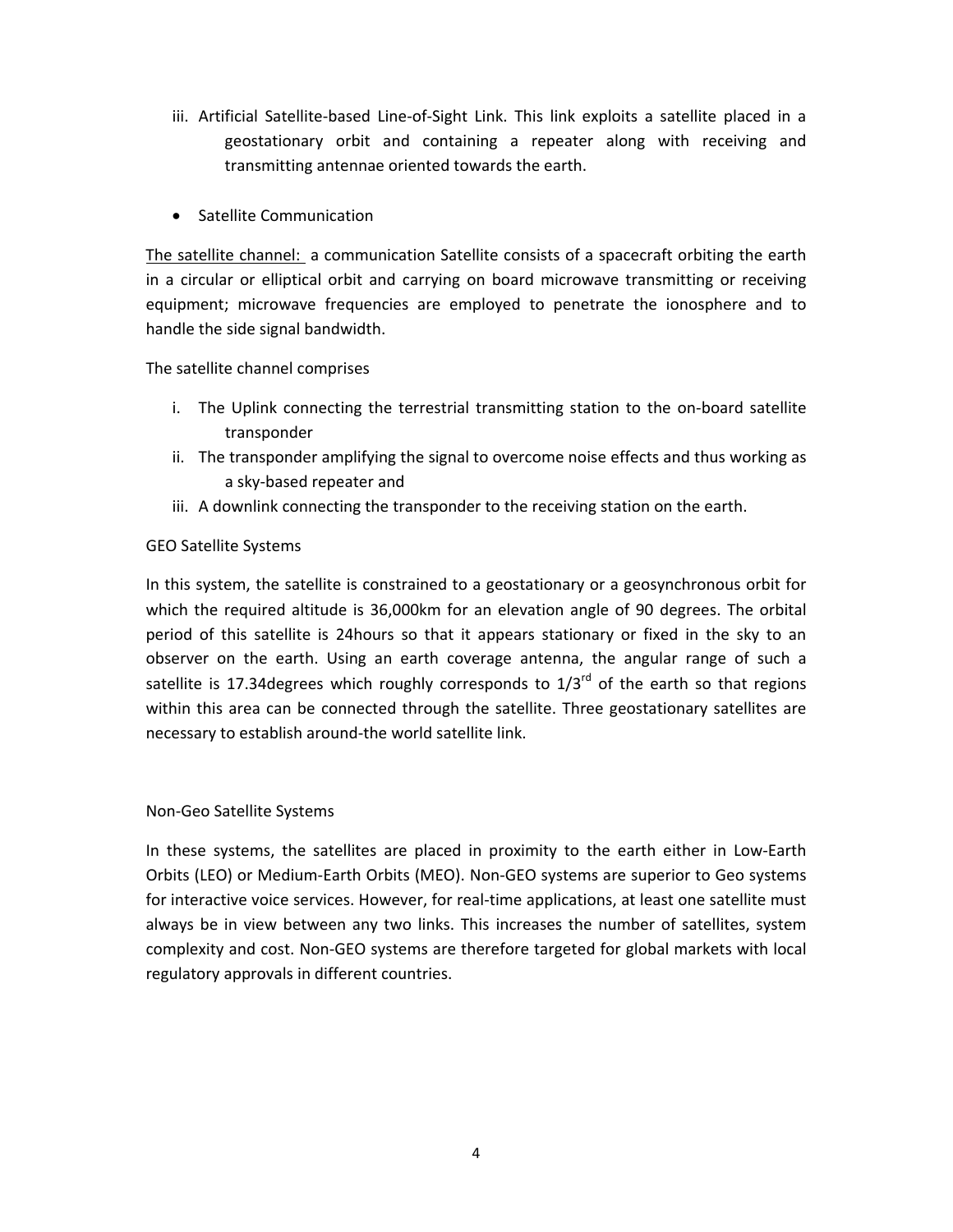### **Module 4: Transmission Parameters**

Parameters for the performance evaluation of a telecommunication medium fall into three main groups:

- i. Bandwidth Parameters
- ii. Interface Parameters
- iii. Facility Parameters

#### Bandwidth Parameters

Attenuation Distortion, also called Frequency Response or Differential Gain is defined as the difference between the current gain at a particular frequency and the current gain at a reference frequency. For the telephone circuit, the 1004 Hz is used as a standard test tone frequency.

Phase Delay or Propagation Time is the time elapsed as the signal traverses from source to destination.

#### Interface Parameters

Considering the telephone network, the two primary requirements of these parameters are the electrical protection of the network and the personnel using it, and the design standardization. Station equipment impedance (resistive) should be> 600ohm and the ground isolation impedance of equipment should be > 20Monms DC and 50kohms AC value.

#### Facility Parameters

Noise is the name given to the undesired energy vitiating the useful passband of a communications channel. Correlated Noise such as non-linear distortion is the noise associated with a signal whereas Uncorrelated Noise, e.g, Thermal noise is present even in absence of the signal

Background Noise, referred to by different names as White, Thermal, Gaussian or C-Message Noise is the noise inherently present in a circuit by virtue of its electrical make-up or constitution. It is an additive parameter and its magnitude increases with the electrical length of the circuit.

Impulse Noise refers to the short-duration high amplitude peaks in the noise spectrum of a signal.

A Gain Hit is a sudden random variation in circuit gain.

A Phase Hit is a sudden irregular phase change in a signal while a Phase Jitter in a signal implies continuous uncontrolled changes in its zero crossings.